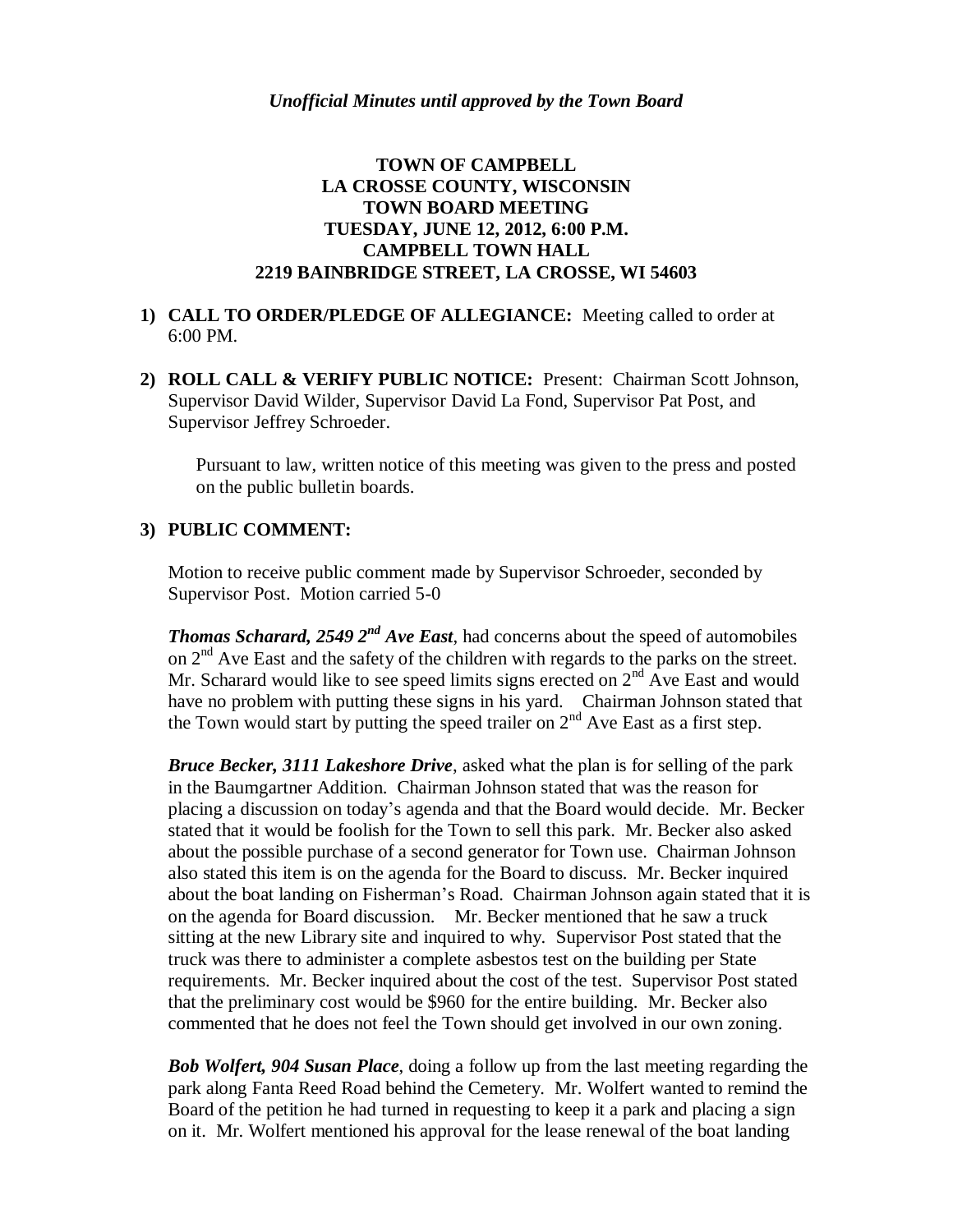on Fisherman's Road. Mr. Wolfert also stated that he supports opting out of La Crosse County Zoning.

Motion to close Public Comment made by Supervisor Post, seconded by Supervisor Schroeder. Motion carried 5-0

- **4) CONSENT AGENDA: (All items are considered routine and will be enacted with one motion. There will be no separate discussion of these items unless a Board member so requests, in which case the item will be removed from the Consent Agenda and be considered on the Regular Agenda)**
	- **A. Approval of Minutes:** Special Town Board Meeting 05/03/2012 Regular Town Board Meeting – 05/09/2012

#### **B. Plan Commission Meeting Recommendations: June 6, 2012**

- i. Tim Markgren (Markgren Landscaping) on behalf of Maripat Coughlin, 2535 Baumgartner Dr. A. Variance for a retaining wall, landscaping, a seawall, and rip rap that will lie within the 75' set back from high water mark. B. Special Exception Permit for filling, grading and landscaping to include rip rap and retaining walls. **(Recommendation to approve)**
- **ii.** Jolene and Fred Schwingle, 2509 Thomas Ct. Onalaska. Proposed single family home will lie within the 50' setback from roadway by averaging from high water mark. **(Recommendation to approve)**

# **C. Payment of Bills**

Motion to approve Consent Agenda made by Supervisor Post, seconded by Supervisor Schroeder. Motion Carried 5-0

# **5) OLD BUSINESS:**

**A.** Board discussion and action on possible sale of Park land in Baumgartner Addition.

Motion to NOT sell the park to Mr. and Mrs. Miller and keep it as a park and place a sign so people are aware that it is a park by Supervisor Post, seconded by Supervisor Schroeder. Motion carried 5-0

**B.** Further discussion and possible action on request from Don Lecheler, 1719 Caroline St., for "Great Pumpkin Weigh-Off" event at Nelson Park, contingency plan to possibly be held at Plainview Park.

Mr. Lecheler stated that he has information on a media for the Board to review. Chairman Johnson mentioned that at future meetings, Mr. Lecheler could present the information from his media devise with advance notice to be able to set up for it. Mr. Lecheler stated that due to time restraints, he would be moving his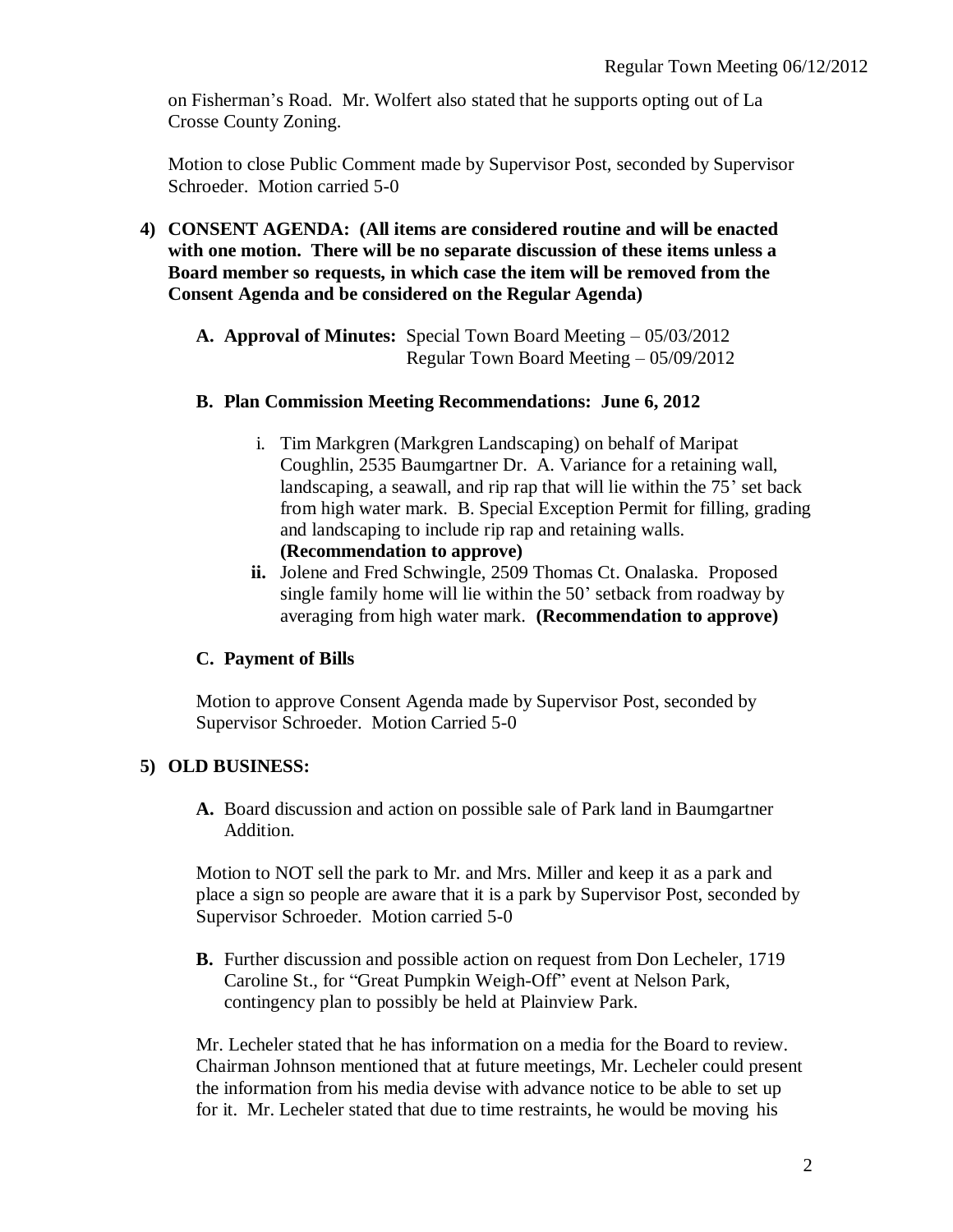event to a private business lot and also the fact that their insurance would cover him. Mr. Lecheler would like to be able to hold an event next year in the Town.

No further action required

#### **6) NEW BUSINESS:**

**A.** Discussion and possible action for purchase of a new or used generator for Town use.

Chairman Johnson stated that the Town as discussed this issues on and off for the last couple years. Chairman Johnson asked Steve Pintz in the Maintenance Department whether we should be looking at a portable generator or a fixed generator. Steve Pintz recommended a fixed generator for the Town Hall. Supervisor Schroeder asked if the current portable generator at the Town Hall is not sufficient for Town Hall use. Steve Pintz stated that the current generator is not large enough to power all the Town Hall's energy needs. Chairman Johnson asked Steve Pintz to look into the costs and needs associated between both a portable or fixed generator, new or used.

Motion to hold over till next meeting in July by Supervisor Wilder, seconded by Supervisor La Fond. Motion carried 5-0

**B.** Discussion and possible action to approve issuance of Fireworks Permits for July  $4^{\text{th}}$ .

Joanne Schaller commented about the definition of legal vs. illegal fireworks. Joanne Schaller also stated that there are a lot of fireworks being set off till 2 or 3 o'clock in the morning and that even if you call the police, nothing gets done. Chairman Johnson stated that according to the permit, anything after 11:30PM would be in violation of the permit.

Motion to allow fireworks permit in the Town of Campbell to be signed by the Town Chairman with the stipulation to change the time cut-off from 11:30PM to 11:00PM and that it would be limited to July  $3^{rd}$  and  $4^{th}$  by Supervisor Wilder, seconded by Chairman Johnson. Motion carried 3-2

**C.** Approval for annual YMCA "Rock'n the Docks" event at Huck Finns.

Chairman Johnson asked if there was any improvement on the parking situation for the event. A representative for the event stated that they have worked out an agreement with the Campbell Police Department, Campbell Fire Department, and First Responders to have parking on only one side of the road. It was mentioned that there will be shuttle buses that run from the event to both boat landings on Clinton Street.

Motion to approve the annual YMCA "Rock'n the Docks" event at Huck Finns by Supervisor Schroeder, seconded by Supervisor Post. Motion carried 5-0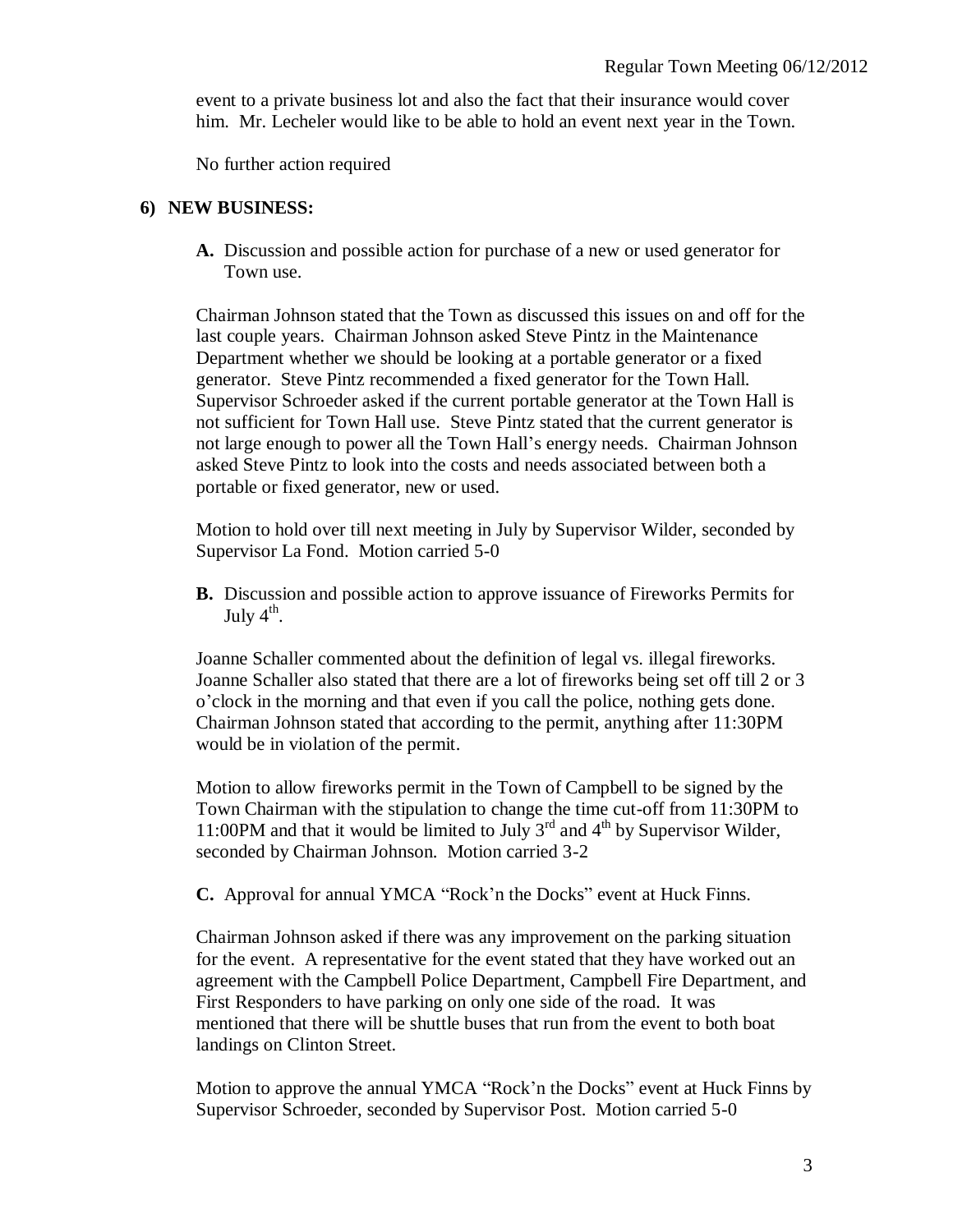**D.** Approve Resolution for DNR for Compliance Maintenance Annual Report (Sanitary Sewer).

Motion to approve Resolution #2012-06-12 for DNR for Compliance Maintenance Annual Report (Sanitary Sewer) by Supervisor Post, seconded by Supervisor Schroeder. Motion carried 5-0

**E.** Discussion and possible action on lease for Fisherman's Road boat landing.

Chairman Johnson stated that he has spoken with Clinton Thorpe, interim Manager for the Airport, and was told that they were not interested in renewing the lease for the boat landing on Fisherman's Road from the Corp. of Engineers. Chairman Johnson was also told that the City of La Crosse also has no interest in the boat landing. Supervisor Schroeder stated that 3 of the Airport Board Members would like to keep the lease due to safety concerns. Chairman Johnson asked Supervisor Schroeder to get more information from the Airport Board and present this information to the Town Board at next month's meeting.

Motion to hold over till next meeting in July by Supervisor Schroeder, seconded by Supervisor Wilder. Motion carried 5-0

**F.** Discussion on opting out of La Crosse County Zoning.

Chairman Johnson stated that he had talked to Charlie Handy at La Crosse County Zoning and that Charlie had stated if the Town wanted to develop our own zoning ordinances, the County would be willing to work with the Town and provide the resources needed. Chairman Johnson mentioned that if in the future we go to incorporate, we need to be doing our own zoning anyway and why not get a head start. Supervisor Schroeder asked to have Theresa from West Salem come and talk to the Plan Commission in regards to the process.

Motion to move forward and gather more information on opting out of La Crosse County Zoning by Supervisor Post, seconded Supervisor Schroeder. Motion carried 5-0

**G.** Progress update on relocation of Campbell Library to 2548 Lakeshore Dr. and approval of upcoming renovations.

Supervisor Post updated the Town on the progress of the relocation of the Campbell Library to 2548 Lakeshore Drive. Supervisor Post also inquired about getting approval for upcoming renovations.

**H.** Discussion and possible action on development of safety policies and Maintenance priorities.

Supervisor Schroeder asked about the Towns current safety policies for the Maintenance Department. Bob Wolfert commented that there are policies in place for the Maintenance Department. Supervisor Schroeder asked for a safety seminar for the Maintenance Department.